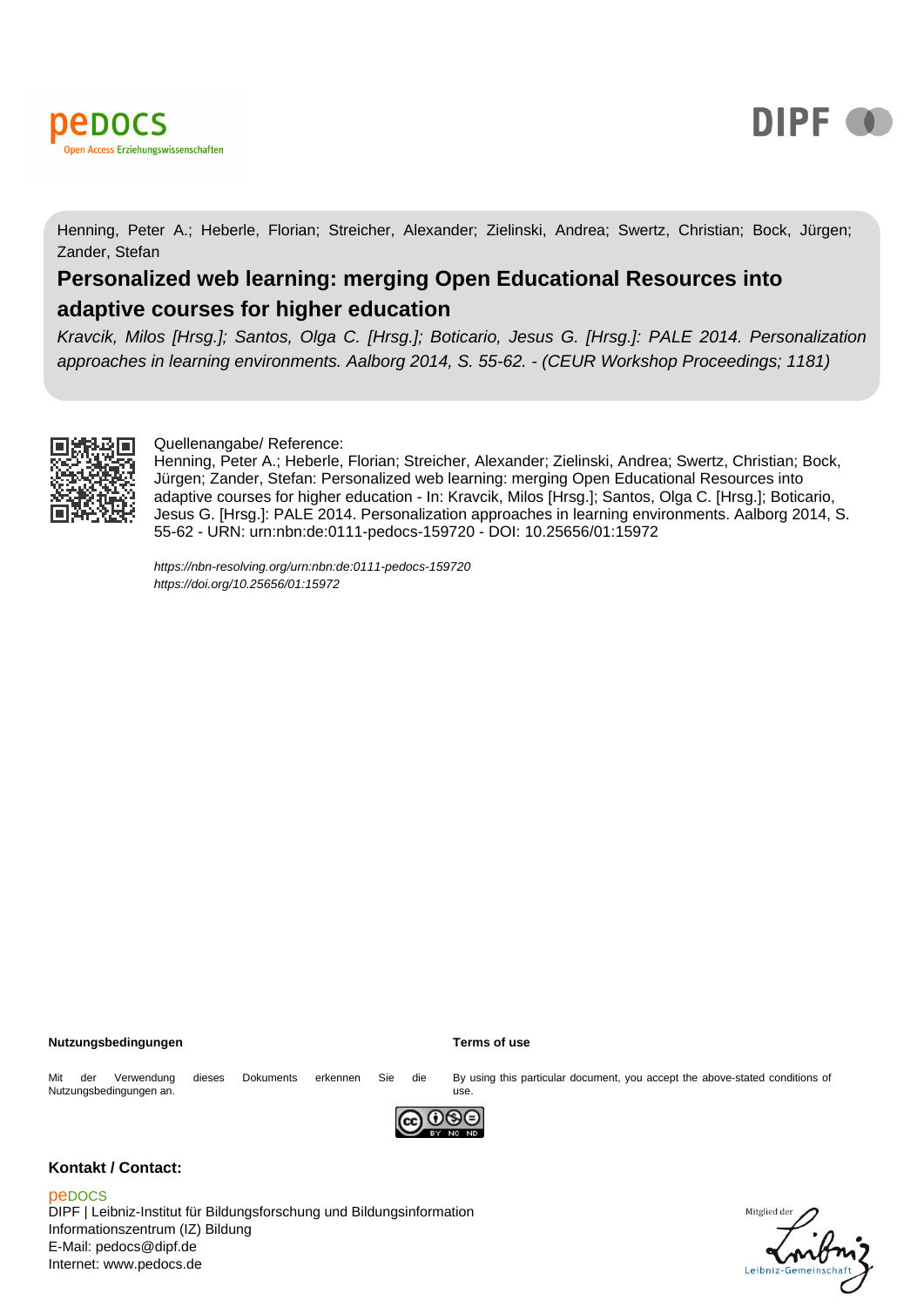# Personalized Web Learning: Merging Open Educational Resources into Adaptive Courses for Higher Education

Peter A. Henning<sup>1</sup>, Florian Heberle<sup>1</sup>, Alexander Streicher<sup>3</sup>, Andrea Zielinski<sup>3</sup>, Christian Swertz<sup>4</sup>, Jürgen Bock<sup>2</sup>, Stefan Zander<sup>2</sup>, and the INTUITEL collaboration

<sup>1</sup> Institute for Computers in Education, Karlsruhe University of Applied Sciences, Karlsruhe,

Germany

<sup>2</sup> FZI Research Center for Information Technology, Karlsruhe, Germany <sup>3</sup> Fraunhofer IOSB, Karlsruhe, Germany <sup>4</sup> University of Vienna, Austria

Abstract. In this paper, educational and technical challenges for applying learning pathways in Massive(ly) Open Online Courses in higher education are outlined. We argue that quality issues and didactical concerns may be overcome by (1) reverting to small Open Educational Resources that are (2) adaptively joined into concise courses by considering (3) predefined learning pathways with proper semantic annotations and (4) the observation of learner behaviour. Such a merger does not only require conceptual work and corresponding support tools, but also a new meta data format and an engine which interprets the semantic annotations as well as the measures of learner's actions. These factors are then turned into didactically meaningful recommendations for the next learning steps, thereby creating a personalized learning pathway for each learner. The EU FP7 project INTUI-TEL is introduced, which has already contributed to the conceptual work and is currently developing the software to achieve these tasks.

# 1 Introduction

Massive(ly) Open Online Courses (MOOCs) involving thousands of learners via internet are currently a major topic in technology enhanced learning (TEL). With this new approach, inquisitive learners from all over the world can participate in the lectures of proven experts. As formulated enthusiastically in the New York Times: *"...even in a remote developing country like Mongolia [...] you can find high-school students tuning into courses from American universities like M.I.T., Harvard and Berkeley"* [1]. If one follows the UNESCO [2], Open Educational Resources (OER) could even provide a solution to the world's educational problems.

Although there is a lot of praise, there is also a lot of critique. One aspect that is often discussed concerns the high dropouts rates MOOCs usually suffer from, which according to selected studies (e.g. [3–5]) amount up to 90%. However, this number has to be analyzed critically, as it is questionable whether this is an appropriate measure (cf. [6]). While 10% of thousands of students is still a large number, students also have varying motivations to enlist in a MOOC and some never actually planned to finish a course—and, to our knowledge, one contributing factor is the rigidity of MOOC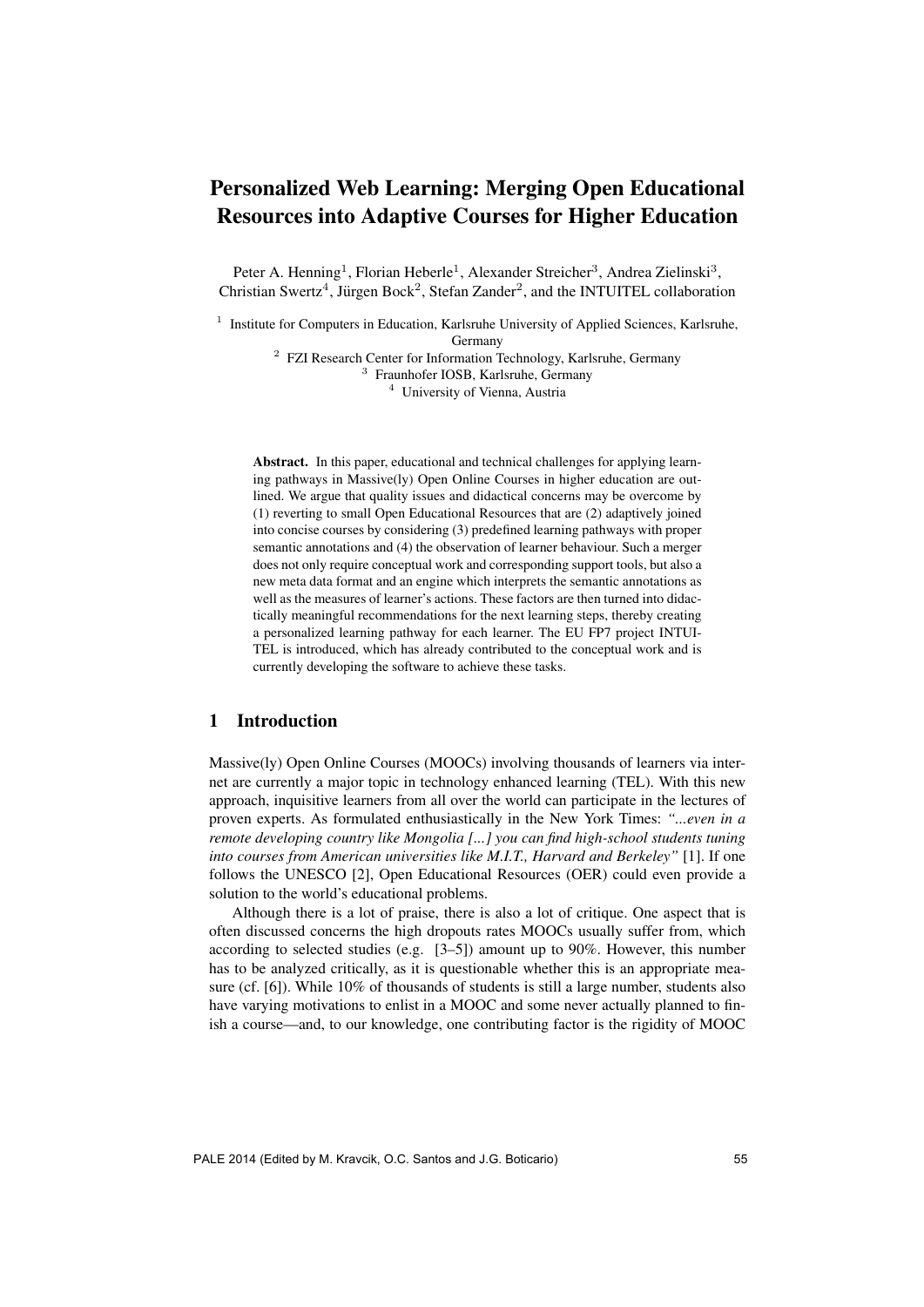learning. The relevant question thus is how to give those learners the best support, who actually planned but did not finish a course.

In this context, the different cultural and educational backgrounds of the students make the provision of knowledge in a one-size-fits-all manner questionable. Consider e.g. that *"Chinese classrooms tend to be more structured and authoritarian than classrooms in the West, [...] American schools try to encourage critical thinking skills and student interaction with teachers"* [7]. When applying these different cultural challenges to the creation of MOOCs, two fundamentally different courses will result. If different (culturally motivated) learning styles are integrated into the course directly, the students' time and effort to adjust is reduced, individual learners can be better supported and learning satisfaction is likely to increase. We believe that personalization of learning content is a very promising approach to achieve this. In this paper, we therefore investigate a technical solution given by the EU project INTUITEL<sup>5</sup> on how MOOC learning can be made more individual, human-centered and interactive.

Such a development also appears useful to overcome the problem of interaction between students and teaching staff in MOOCs, which is almost impossible for sheer numerical reasons: a higher learning satisfaction does lead to a lesser demand for personal interaction<sup>6</sup>.

MOOCs also have the disadvantage that full-fledged courses with high quality content are expensive to produce, difficult to maintain and almost impossible to adapt to individual needs. Conversely, in the past few years, a large number of "small information pieces" have shown up on the internet, providing excellent free content covering almost any subject. We call these artifacts *Small Open Educational Resources (SOER)* (cf. [8, 9]). The second aspect of this work therefore elaborates on how SOER can be effectively orchestrated along predefined learning pathways in order to create a MOOClike course.

# 2 Technical approach of INTUITEL

In the following, we assume that the learning content for a TEL course consists of a set of *knowledge objects* (KOs). They may be accessed separately and in different order according to some predefined sequence we call a *learning pathway* (LP). The desired personalization then consists of selecting an order of the knowledge objects based on considering all the aforementioned aspects for an individual learner - but in contrast to other approaches, INTUITEL avoids *enforcing* such an order. Even more, at any stage the learner is given full freedom to chose his preferred KO. We consider this freedom to be one of the main advantages of self-paced learning, not to be dropped in favour of a more or less "programmed" learning for reasons of efficiency and speed.

<sup>&</sup>lt;sup>5</sup> INTUITEL = Intelligent Tutorial Interface for Technology Enhanced Learning, http://www.intuitel.eu, is funded in the 7th framework programme of the European Union (FP7-ICT-2011.8, Challenge 8.1) under grant no. 318496

 $6$  This experience has been gained by one of the authors (P.A.H.) in a long standing involvement in the Virtual University of Bavaria in Germany with more than 25.000 enrolled students in the fall of 2013, see http://www.vhb.org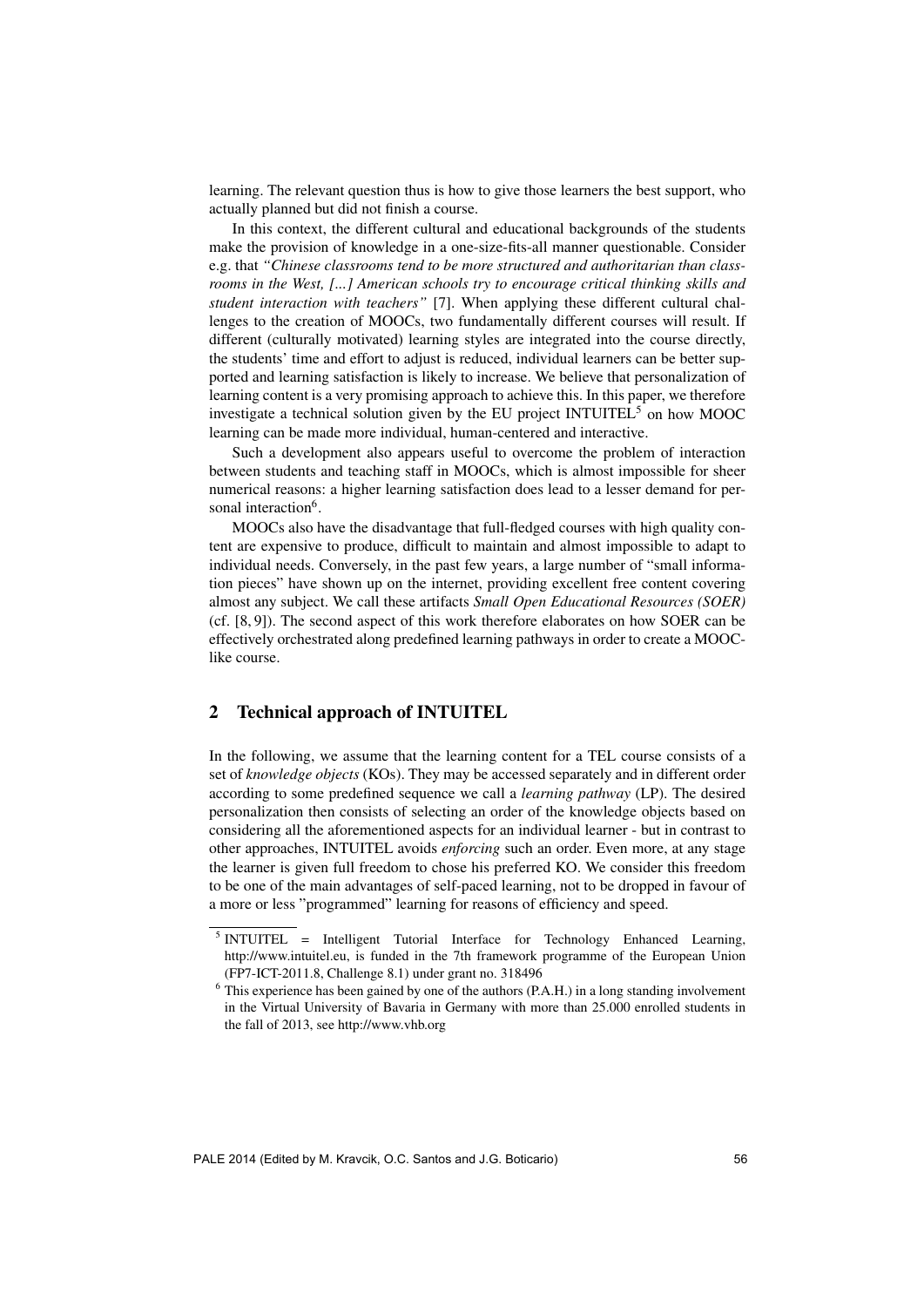The INTUITEL system then tries to give a non-intrusive guidance, much in the way a caring and responsible teacher would do on the basis of his deep pedagogical knowledge and respecting the fact that all learners are different [10]. This task is addressed for five different leading eLearning platforms (eXact LCMS<sup>7</sup>, Clix<sup>8</sup>, Crayons<sup>9</sup>, ILIAS<sup>10</sup> and Moodle $^{11}$ ).

While these are typical Learning Management Systems (LMSs) and not MOOC platforms, the underlying concept of personalizing the learning process is identical<sup>12</sup>.

The INTUITEL system has been designed in a way that decouples the presentation of content from the provided service to act independently from the used "front-end". This allows it to evaluate the added value in a smaller context before applying it to large scale settings. Expanding the service to MOOC-style courses is then an issue of scalability and optimization rather than a conceptual one. In the following, we introduce the main components and give an overview of the proposed system.

*Extension of the hosting platform:* The enhanced learning software interacts with IN-TUITEL via a lightweight web service, which gives access to its data and user interface:

- 1. General services to, for instance, pre-load metadata for the enhancement of learning material.
- 2. User score extraction (USE) to acquire learner-specific data.
- 3. Tutorial guidance (TUG) to exchange information with the learner.
- 4. Learning object recommendation (LORE) to suggest the most suitable learning material.

The specification is open and can be applied to every type of LMS, furthermore the concrete implementations for ILIAS and Moodle are open source and usable as blueprints for other systems.

*Hierarchy of ontologies:* A set of static and dynamic ontologies build on one another to represent learner- and course-specific data as well as adaption strategies (cf. user, domain and teaching model [11]). The basis of this hierarchy, the pedagogical ontology (PO), is founded on Meder's web didactics [12] and insights gained from the L3 project [13]. It contains the vocabulary and relations necessary for enhancing learning content with didactical and technical metadata [14]. The Semantic Learning Object Model (SLOM) describes how learning material needs to be enhanced in order to be interpretable by the INTUITEL system. Software to comfortably edit metadata and learning pathways with a graphical user interface is currently in development. In the optimal scenario, teachers will only be required to interrelate content with LPs, while the remaining data is determined automatically. INTUITEL therefore also provides a rather

<sup>7</sup> cf. http://www.exact-learning.com/

<sup>8</sup> cf. http://www.im-c.de/en/

<sup>9</sup> cf. http://www.iosb.fraunhofer.de/servlet/is/4525/#

<sup>10</sup> cf. http://www.ilias.de/

<sup>11</sup> cf. http://moodle.com/

<sup>&</sup>lt;sup>12</sup> We want to emphasize at this point, that a commercial partner of the INTUITEL project very successfully provides MOOCs to industrial customers and now actively integrates INTUITEL features in their commercial system.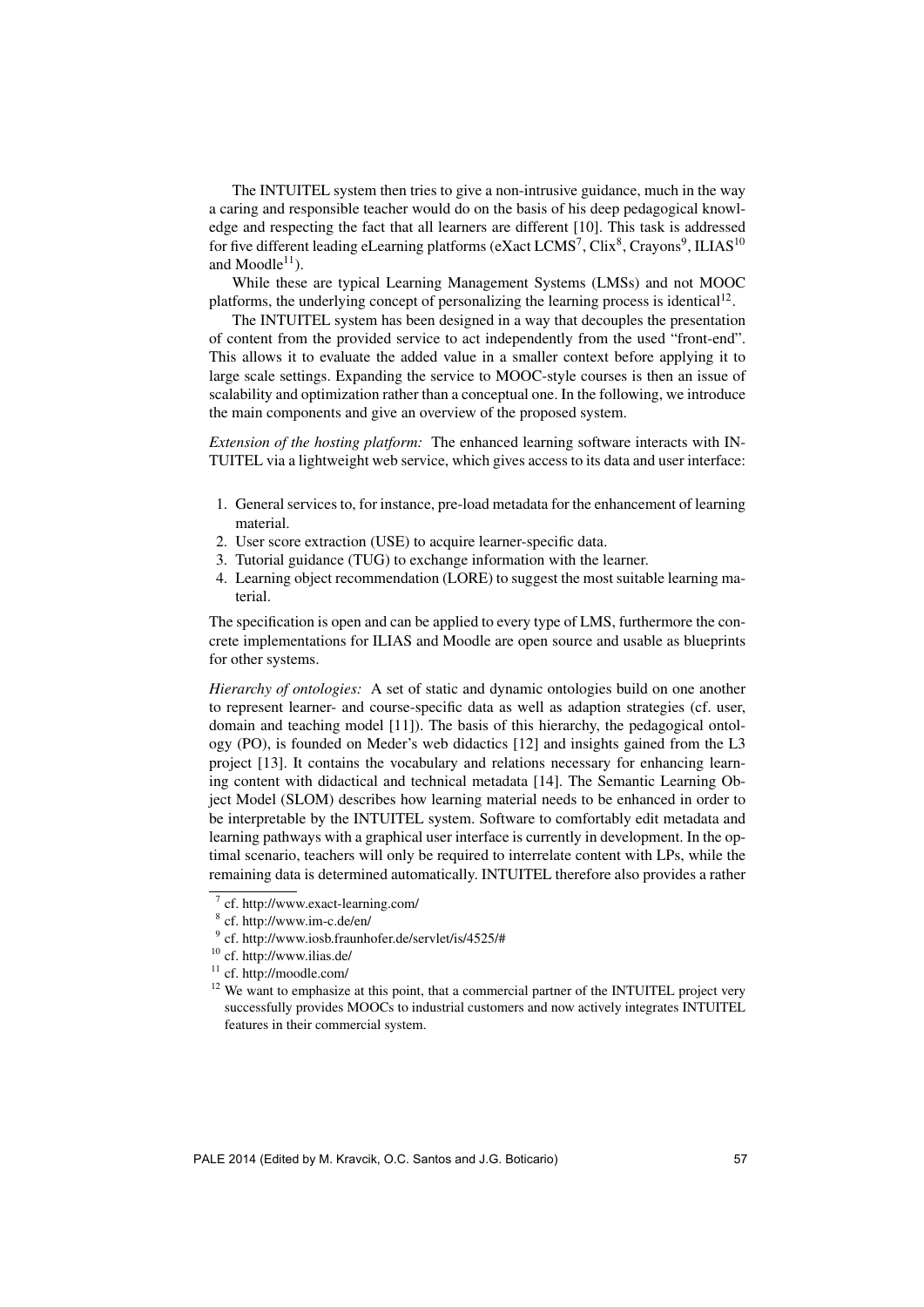complete tool suite for non-technical target groups, attempting to provide innovation as well.

*Back-end:* Apart from aggregating the required information, the INTUITEL back-end creates learning recommendations and feedback with a combination of modules using Java and OWL reasoners. For each learning step, the respective data is at first preprocessed in the Learning Progress Model (LPM), then analyzed in the INTUITEL Engine and post-processed in a block called Recommendation Rewriter.

*Communication layer:* To enable an efficient message exchange, the INTUITEL communication layer (CL) interconnects the previously described components and manages message distribution. Since all exchanged data is based on XML, the data transmission is relatively simple. Two types of messages transmission technologies are available, HTTP and XMPP. Nevertheless, questions of scalability need to be considered.

# 3 Creating Personalized Learning Recommendations

Within the INTUITEL project the learning process is analyzed by considering the learning pathway of a learner through a course and by gathering additional data. The system may draw these data from four different sources: (i) *the learning content*, i.e. what has to be learned? (ii) *the learner history*, i.e. what has already been learned? (iii) *the learning environment*, i.e. what are the temporal, spatial and physical parameters? (iv) *the learner*, i.e. what are the characteristics of this person?

In the context of INTUITEL, we extract from these sources so called *didactic factors* that are symbolic statements with each of them having a distinct meaning for the learning process. They are defined statically, but calculated for each learner individually. By combining them with the learning pathway information, it is possible to deduce that a certain knowledge object is better suited for the learner than another one. Moreover, it also is possible to state *why* this is the case (e.g. because it is age-appropriate, has a suitable difficulty level, etc). This enables self-reflection of the learners and thus increases their metacognitive skills.

This personalized recommendation and feedback creation process is started at the moment when a learner begins a new learning step. The relevant situational and learnerspecific data is requested from the learning platform and also the domain and content information is retrieved from the corresponding SLOM repository. With this and the previously stored data (e.g. past recommendations and beforehand requested information), the most suitable learning pathways and the didactic factors are determined in a first pre-processing step.

INTUITEL takes two approaches for finding optimal learning pathways for a learner, an interactive and a technological one. Firstly, it may carry out an interactive dialogue with each learner. For this case, teachers can add notes and describe for whom a particular pathway is most suitable. This makes it possible for learners to make an informed choice, but one has to keep in mind that self-assessments are commonly qualitatively limited [15]. INTUITEL therefore also implements a data-driven approach that allows evaluating choices algorithmically [16, 17]. With this method, the system can automatically come to conclusions whether the current selection is optimal, or if the learner's behavior indicates that another learning pathway would be more suitable.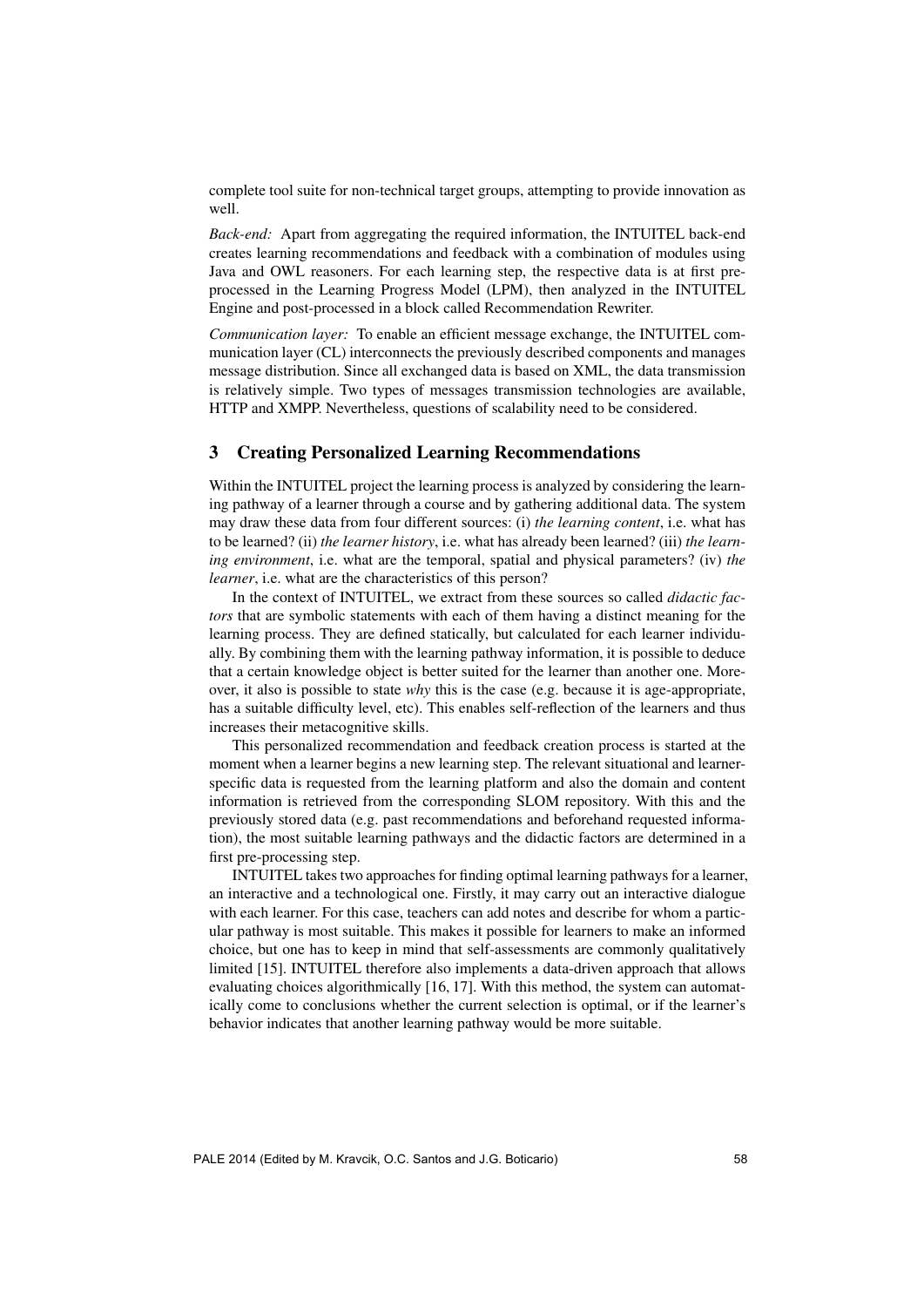The basic definitions of the didactic factors and their value ranges are present as a separate ontology, which is interpreted by the LPM. This allows it to incorporate various soft aspects into eLearning, like e.g. motivation or other emotions [18].

All these data are then forwarded to the INTUITEL Engine. This component is a combination of a set of Java modules and standard OWL-reasoners (like e.g. FaCT++ or HermiT). Its task is to analyze the provided ontologies in order to identify the most suitable knowledge objects with regard to the most suitable learning pathways and the current situation as expressed by the didactic factors. It therefore generates semantic queries and starts the most efficient reasoners for the specific query. INTUITEL thereby builds on the results and insights of the THESEUS project [19] and in particular the HERAKLES Reasoning Broker [20]. Not only does this allow to exchange the reasoner, but the scalability of the reasoning process necessary for a large number of participants is also provided. The output of this procedure is then interpreted in a post-processing step in order to create the final learning recommendations and also generates natural language messages for the learner, if appropriate.

This multi-layered procedure allows a high level of personalization, which is based on sound didactical models. The learning progress of each learner is evaluated gradually in respect to multiple aspects. This not only allows to select the most suitable learning pathway for each student, but also to determine which of the routes on these pathways fits the individual cultural and educational needs of the learner. In this process the didactic factors can furthermore be used to guide learners in regard to fine-granular aspects and thus consider the given individual boundary conditions.

Let us note, that while this recommendation process of course follows the wellknown reference model for Adaptive Learning Environments [11], it is rather different from existing implementations of this model by keeping the learner's freedom of choice in every moment and therefore acting as a non-intrusive guide.

## 4 Personalized Web Learning

Apart from providing a manageable adaptive system, the INTUITEL approach also allows to overcome the second deficiency of MOOCs pointed out in the introduction. This may be attributed to the fact that learning material is extended with SLOM data externally, i.e. the content remains as is. Introducing additional elements in the material is not necessary. Course authors are thus not restricted in their choices of what learning material they provide and in which style they do it. They just need to add further information to it in a subsequently following step—and in principle this material can reside anywhere on the internet. An effectively personalized course, consisting only of the content relevant for a certain learner, but nevertheless following a well-defined didactical model, will be the result.

This approach preserves the high level of freedom for course creation currently demanded by authors, but allows the reuse of their content in a novel way. Given that this is extended to a (possibly decentralized P2P-) network of SLOM repositories, renowned authors from all over the world can link their Small OER via URIs and provide their learners with a huge knowledge space. It is conceivable that such a knowledge space can attract as much learners as one of the current MOOCs—but more flexibly so and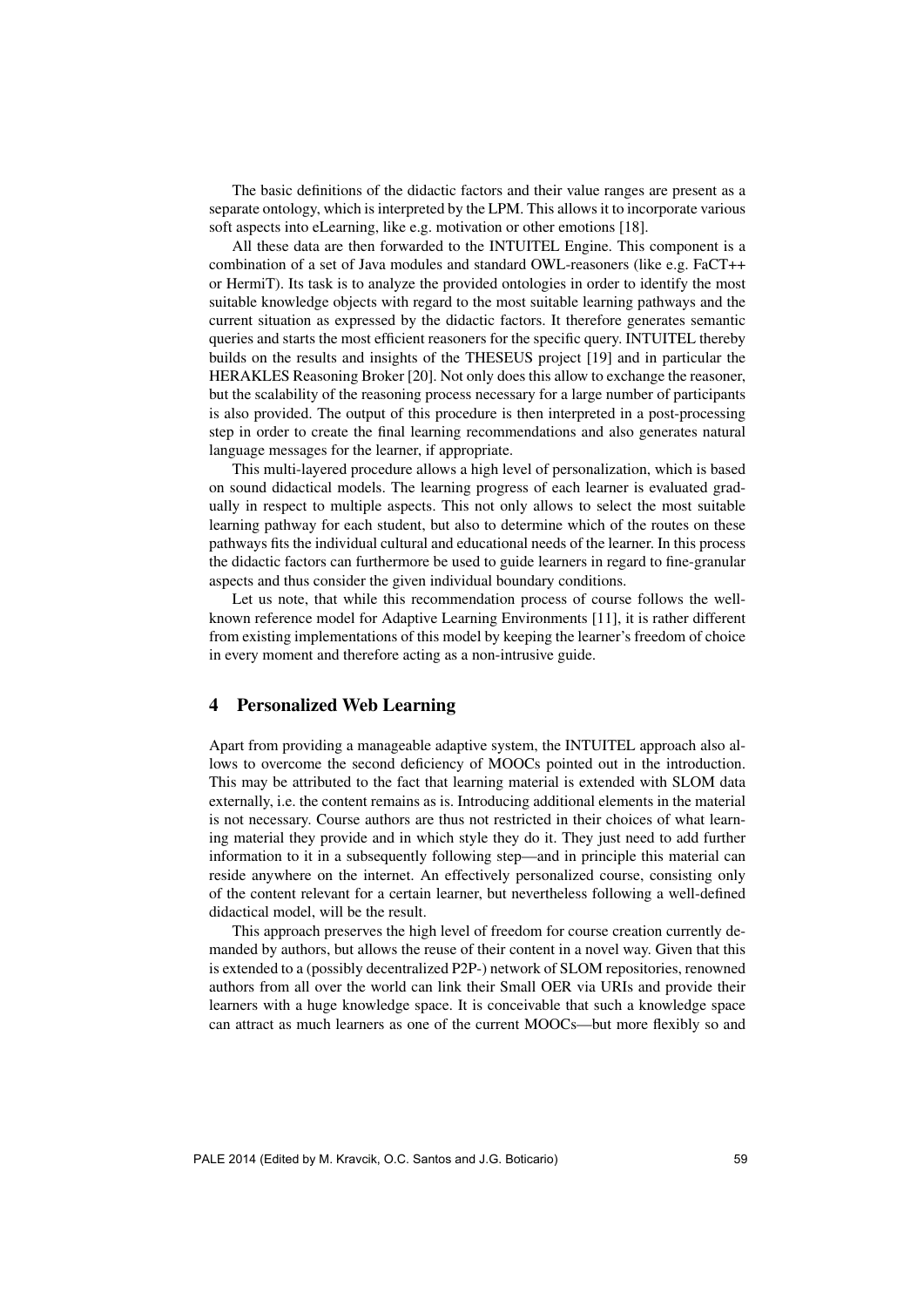with an almost unlimited individuality. We leave it open whether one should call this a "MOOC" then.

A course designer—or many of them—can contribute to this knowledge space not only by adding new learning content. They can also contribute a new Cognitive Content Map (CCM), which defines new learning pathways through this knowledge space. Cultural adaptation is only one of the possibilities such opened. Another possibility is to keep such a course up to date: one may add the actuality of a knowledge object to the set of didactical factors and then automatically receive recommendations to use more recent learning content with higher priority. At the same time, this creates an innovative learning pathway: adding new learning content while keeping the old one also allows learning about the history of a knowledge domain. Last but not least, we mention two further options: (i) creating an international federation of eLearning content providers and (ii) finding similar learning material via its SLOM properties.

# 5 Summary

In this paper, we outlined a way to make MOOCs more suitable for a greater variability of learning needs, by semantically annotating their parts and running them in a semantically enhanced learning platform. Such a platform is not necessarily a LMS, but could also be a future version of current MOOC platforms. As pointed out above, the INTUITEL project generalizes this semantic approach to be independent of the technical details of the front end, and is currently also integrated into a successful MOOC platform.

INTUITEL therefore contributes to key aspects of MOOCs, e.g. how to create online courses in a didactically meaningful way, how to add semantic interoperability and how learning platforms can assist in that. Such a semantic reconstruction of current MOOCs will, in our estimate, contribute to resolve their current problems.

We furthermore outlined how complex large courses may be constructed from Small OER, thereby resolving the problems maintainability and adaptability of current MOOCs. The INTUITEL system here serves as the "glue" integrating various learning content into a greater knowledge space.

Let us furthermore emphasize again that our approach, while of course implementing the well-known reference model for Adaptive Learning Environments [11], does so in a fashion which is rather different from previous implementations [16, 17]. Preserving the freedom of choice for each learner is targeted to remove the observed rigidity in present MOOC learning.

By providing the information on the learning process in a suitable format, and by delivering the necessary interfaces, INTUITEL also opens the doors for implementing other technologies like learning analytics and data mining directly into the learning platforms<sup>13</sup>. With the insights that can be gained from a data driven perspective, this could result in new didactical approaches and thus enhance education in general.

<sup>&</sup>lt;sup>13</sup> cf. APPLYTEL project proposal by the INTUITEL consortium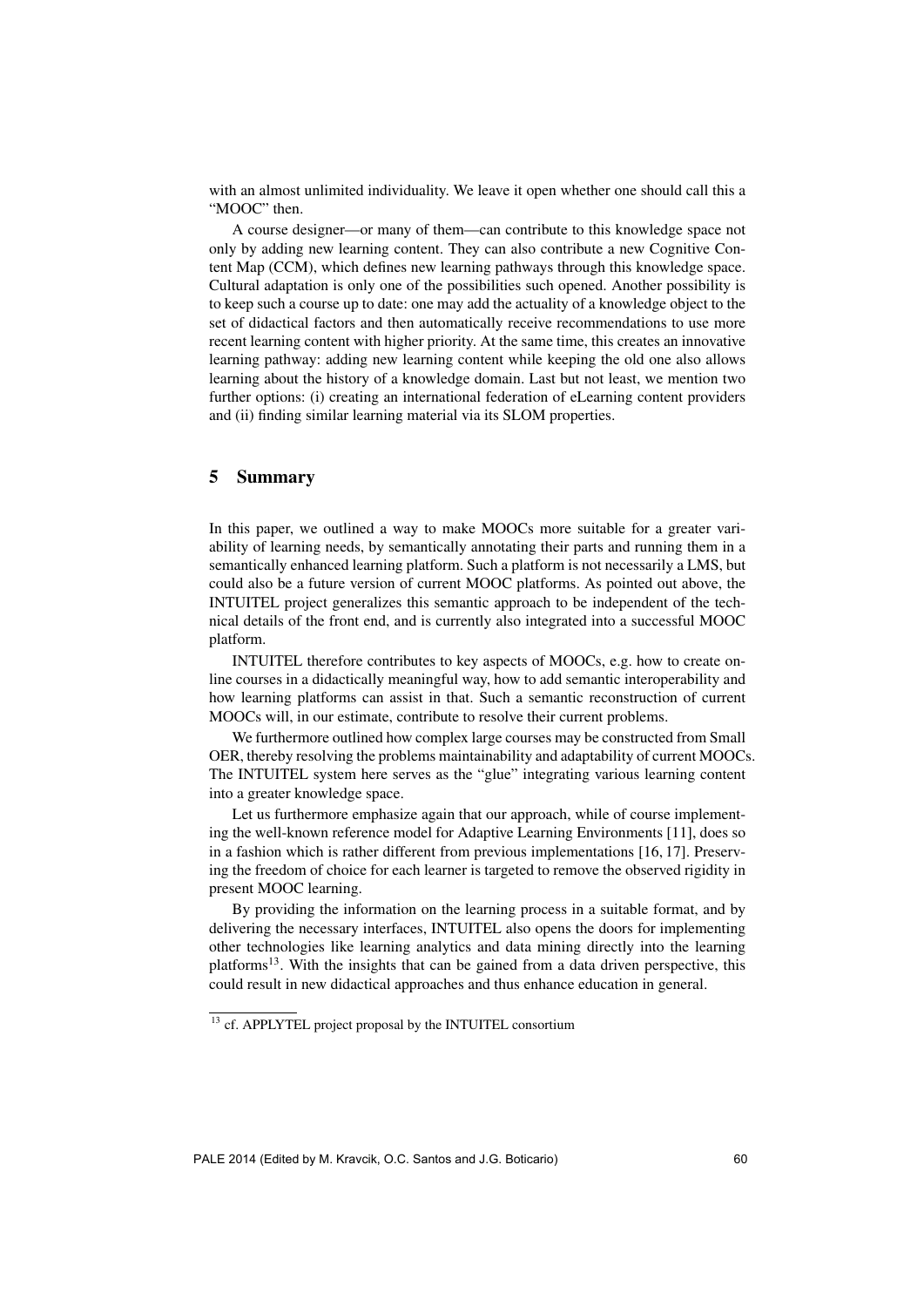# References

- 1. Pappano, L.: The Rise of MOOCs, The New York Times Magazine, (Sept. 16, 2013)
- 2. UNESCO World OER Congress releases 2012 Paris OER Declaration (UNESCO, Paris 2012)
- 3. Knowledge@Wharton, Koller D.: MOOCs on the Move: How Coursera is Disrupting the Traditional Classroom, Retrieved 13 May 2014 from http://knowledge.wharton.upenn.edu/article/moocs-on-the-move-how-coursera-isdisrupting-the-traditional-classroom/
- 4. Breslow, L. B., Pritchard, D. E., DeBoer, J., Stump, G. S., Ho, A. D., Seaton, D. T.: Studying learning in the worldwide classroom: Research into edX's first MOOC. Research & Practice in Assessment, 8 (2013) 13-25.
- 5. Jordan, K.: Initial trends in enrollment and completion of massive open online courses. The International Review of Research in Open and Distance Learning, 15(1) (2014)
- 6. Rivard, R.: Measuring the MOOC Dropout Rate (March 8 2013), Retrieved 20 Dec 2013 from http://www.insidehighered.com/news/2013/03/08/researchers-explore-whotaking-moocs-and-why-so-many-drop-out
- 7. Lockette, T.: UF study: Contrasting teaching styles in U.S.-China classrooms may influence students learning preferences (2006) Retrieved 13 Dec 2013, http://news.ufl.edu/2006/08/22/chinese-learn/
- 8. Yuan, L., MacNeill S., Kraan W.: Open Educational Resources Opportunities and challenges for higher education. Joint Information Systems Committee (JISC) CETIS (2008) 1-34
- 9. Duval, E., Wiley, D.: Guest Editorial: Open Educational Resources. IEEE Transactions on Learning Technologies, 3(2) (2010) 83-84.
- 10. Koedinger, K., Tanner, M.: 7 Things You Should Know About Intelligent Tutoring Systems, (July 2013) Retrieved 16 Dec 2013, from https://net.educause.edu/ir/library/pdf/ELI7098.pdf
- 11. De Bra, P., Houben, G., Wu, H.: AHAM: A Dexter-based Reference Model for Adaptive Hypermedia. In: Westbomke, J., Will, U.K., Leggett, J.J., Tochtermann, K., Haake, J.M. (eds): Proceedings of the Tenth ACM Conference on Hypertext and Hypermedia: Returning to Our Diverse Roots. ACM, New York (1999) 147-156
- 12. Meder, N.: Web-Didaktik: Eine neue Didaktik webbasierten, vernetzten Lernens, (Bertelsmann, Bielefeld 2006)
- 13. Leidig, T.: L3 -Towards and Open Learning Environment. ACM Journal of Educational Resources in Computing, Vol. 1 No. 1 (2001)
- 14. Swertz, C., Schmölz, A., Forstner, A., Heberle, F., Henning, P.A., Streicher, A., Bargel, B.A., Bock, J., Zander, S.: A Pedagogical Ontology as a Playground in Adaptive Elearning Environments. In: Horbach, M. (ed): INFORMATIK 2013: Informatik angepasst an Mensch, Organisation und Umwelt, GI-Edition Lecture Notes in Informatics (LNI), P-220 (2013) 1955-1960
- 15. Davis, D. A., Mazmanian, P. E., Fordis, M., Van Harrison, R., Thorpe, K.E., Perrier, L.: Accuracy of Physician Self-assessment Compared With Observed Measures of Competence. JAMA The Journal of the American Medical Association, 296(9) (2006) 1094- 1102
- 16. Swertz, C., Schmolz, A., Forstner, A., Dambier, N., Heberle, F., Henning, P.A.,Streicher, ¨ A. Burghart, C., Bock, J., Badii, A., de la Fuente, L., Parodi, E., Thiemert, D., Gal, E., Ronen, M., Zander, S. 2014: Lernpfadmodellierung mit der Webdidaktik für die adaptive Erweiterung von Lernmanagementsystemen. In: Breiter, A., Rensing, C. (eds.): Proceedings of DeLFI 2013, Bremen 2013, GI-Edition Proceedings Vol. 218 (2013) 277-280